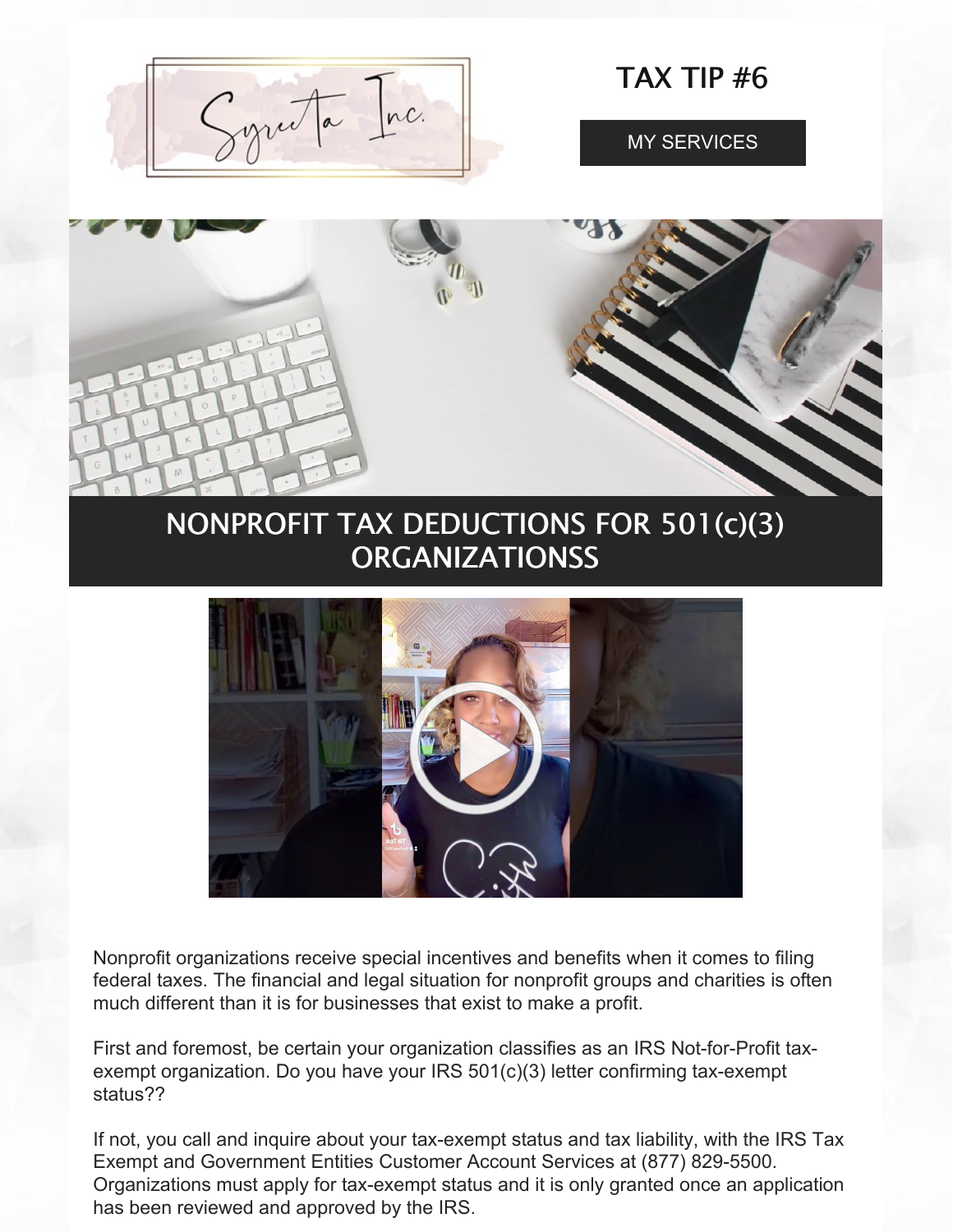Once the IRS and the Secretary of State have both approved an organization's charitable status, the organization is officially a tax-exempt entity and subject to certain routine reporting requirements, IRS, Secretary of State, City and State Departments of Revenue. Please note, there are various reporting documents that must be filed on an annual basis in order to avoid automatic revocation of the organization's tax-exempt status, then just file a tax return.

# **Filing Requirements**

The Internal Revenue Service requires most nonprofit [organizations](https://www.freshbooks.com/hub/startup/how-to-start-a-nonprofit-organization-step-by-step-guide-for-2020) to report their financial activity using Form 990.

The IRS Form 990 is a type of tax return submitted to the IRS that provides an overview of the organization's financial activities, governance structure, and public benefit [accomplishments](https://www.freshbooks.com/hub/startup/how-to-start-a-nonprofit-organization-step-by-step-guide-for-2020) over the past year.

With few exceptions (churches), most [organizations](https://www.freshbooks.com/hub/startup/how-to-start-a-nonprofit-organization-step-by-step-guide-for-2020) must fil[e](https://www.freshbooks.com/hub/startup/how-to-start-a-nonprofit-organization-step-by-step-guide-for-2020) **some type** of Form 990 but the type of form will vary based on the organization's annual revenue and assets.

- If the organization has gross revenue**under \$50,000** it will file the simple Form 990- N, also known as the e-Postcard.
- Organizations with **gross receipts of \$50,000 or more and less than \$200,000**, and assets of less than \$500,000, will file Form 990-EZ, which is a simplified version of Form 990.
- Organizations with **gross receipts of \$200,000 or more in revenue or \$500,000**of assets will file the longer Form 990. Organizations over \$10 million must electronically transmit their return to the IRS using "e-file," but the IRS encourages organizations of all sizes to file electronically.

Even if an organization is tax-exempt for federal tax purposes, the organization may be subject to federal income taxes if it has \$1,000 or more of gross revenue from unrelated business activity. These sources of revenue and their associated taxes, called unrelated business income taxes ("UBIT") generally require that you file an additional tax return called a Form 990-T and make tax payments.

What are common sources of taxable income? There are some common sources of unrelated business income, such as fees from advertisements in your newsletter or website, rental income from debt-financed property, or fees earned for providing administrative or clerical services to another organization. One popular nonprofit example is Girl Scout cookie sales. If you have ever purchased a box, you have contributed to the **earned income** of the Girl Scouts organization.

# **Deductions**

Allowable deductions include [compensation](https://www.freshbooks.com/hub/startup/how-to-start-a-nonprofit-organization-step-by-step-guide-for-2020) paid to company officials, salary and wages paid to employees, the cost of maintenance and repairs, interest on loans, the cost of licenses, bad debts, depreciation, charitable contributions, employee benefit plans, and contributions to deferred compensation plans, but only if those costs directly related to the profit-earning activities. I've included a list of tax deductions below.

# **One of the major questions I get asked is, "can we, as organizers of a newly formed 501(c)(3) take a tax deduction for personally paying the organization's expenses during its first year in operation?**

Yes. A donor "you" may claim a deduction for contributions made "to or for the use of" a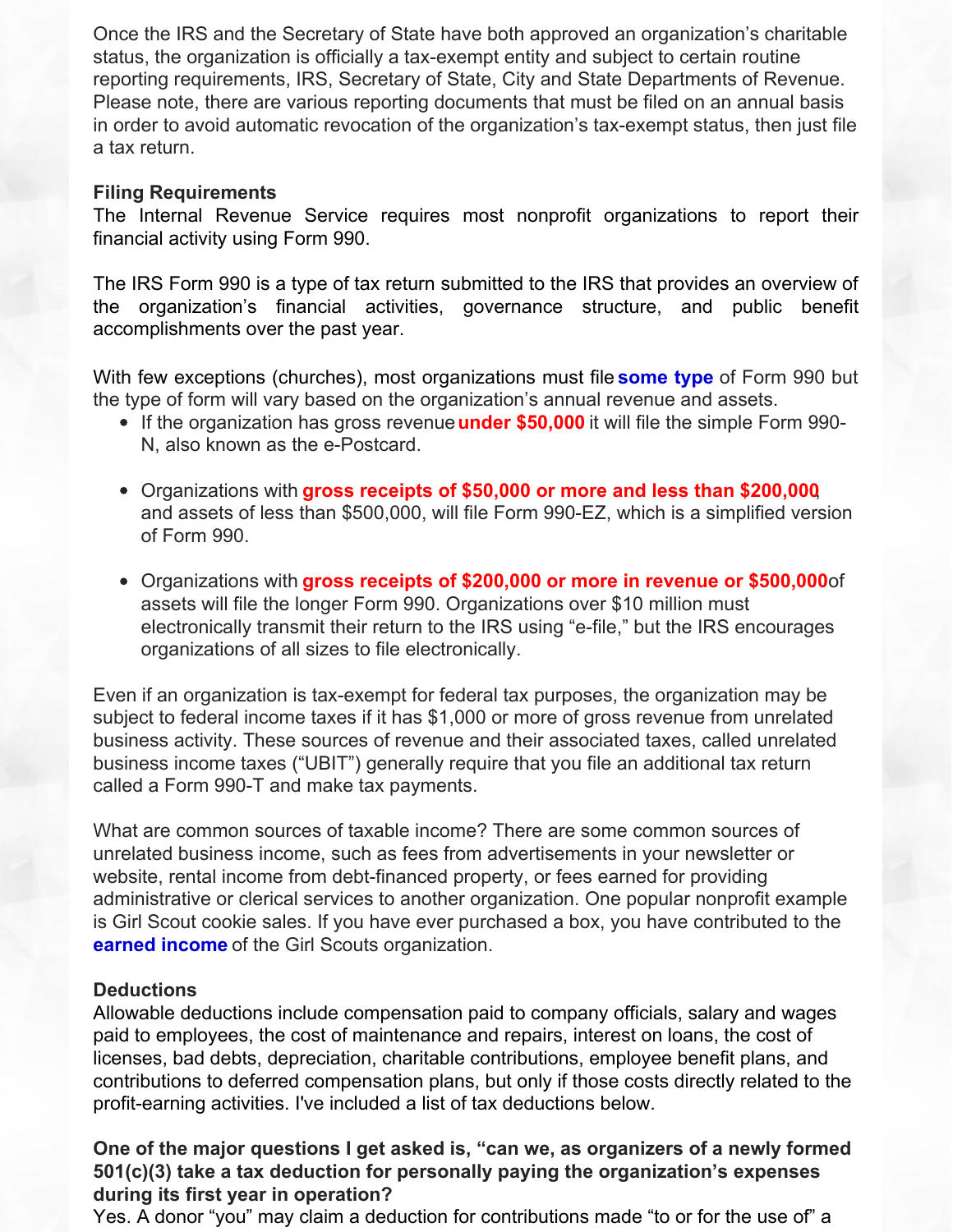charitable organization. The organization should acknowledge the payments and confirm in writing that no goods or services were received in return (assuming that is an accurate statement) so that the donor has the requisite [substantiation](https://www.freshbooks.com/hub/startup/how-to-start-a-nonprofit-organization-step-by-step-guide-for-2020) letter if ever audited by the IRS.

Be sure to provide written substantiation for cash and non-cash contributions valued at \$250 or more to any of your donors so they may receive a tax deduction, as they need a gift [acknowledgment](https://www.freshbooks.com/hub/startup/how-to-start-a-nonprofit-organization-step-by-step-guide-for-2020) you're your organization.

# **Filing Deadlines**

[F](https://www.freshbooks.com/hub/startup/how-to-start-a-nonprofit-organization-step-by-step-guide-for-2020)ederally, a charitable [nonprofit's](https://www.freshbooks.com/hub/startup/how-to-start-a-nonprofit-organization-step-by-step-guide-for-2020) Form 990 must be filed with the IRS on the**15th day of the 5th month** after the close of the nonprofit's fiscal year.

Each state has slightly different tax requirements for nonprofits to complete and remain compliant. **[CLICK](https://www.irs.gov/charities-non-profits/state-links) HERE** to be directed to your State's filing-specific tax form requirements and deadlines. **<https://www.irs.gov/charities-non-profits/state-links>**

# **Now, What Happens if You Fail to Fil Your Nonprofit Tax Returns?**

If your charitable nonprofit fails to file the 990 on time, there can be penalties for late filing and income tax liability. If you fail to file for three years in a row, your nonprofit's taxexempt status will be [automatically](https://www.freshbooks.com/hub/startup/how-to-start-a-nonprofit-organization-step-by-step-guide-for-2020) revoked!

Filing nonprofit taxes may seem confusing or difficult at first, but armed with the right [information](https://www.freshbooks.com/hub/startup/how-to-start-a-nonprofit-organization-step-by-step-guide-for-2020) and the right tools, your nonprofit will be on the right track.

# LIST OF TAX DEDUCTIONS

## **Advertising & Promotion**

Getting your name out there can cost an arm and a leg, but thankfully the money you spend on promotion is deductible. As long as you can prove they're related to your business, you can claim back any money spent on ordinary advertising and marketing purchases. This can include marking costs (ie. Facebook Ads), promotional materials (ie. business cards), and even website collateral (ie. domain names), as well as hiring a freelancer to design a business logo or sending thank you cards to clients.

#### **Auto Expenses**

Even if your startup is entirely digital, you've likely logged a few miles in your car traveling to investor meetings or even running items to the post office. All of this business travel is deductible and can be done one of two ways. One option is to track your business mileage and take the mileage deduction at tax time (the IRS sets a standard mileage rate each year). Alternatively, you can write off a percentage of your total vehicle expenses. You can also deduct parking and toll fees. Keep a careful eye on that meter.

#### **Bad Debt**

If you've ever lent money to an employee or vendor without receiving it back, you can claim that back as 'bad debt'. You just need to be able to prove that it was business debt, rather than personal debt. The IRS defines bad debt as "a loss from the worthlessness of a debt that was either created or acquired in a trade or business or closely related to your trade or business when it became partly to totally worthless."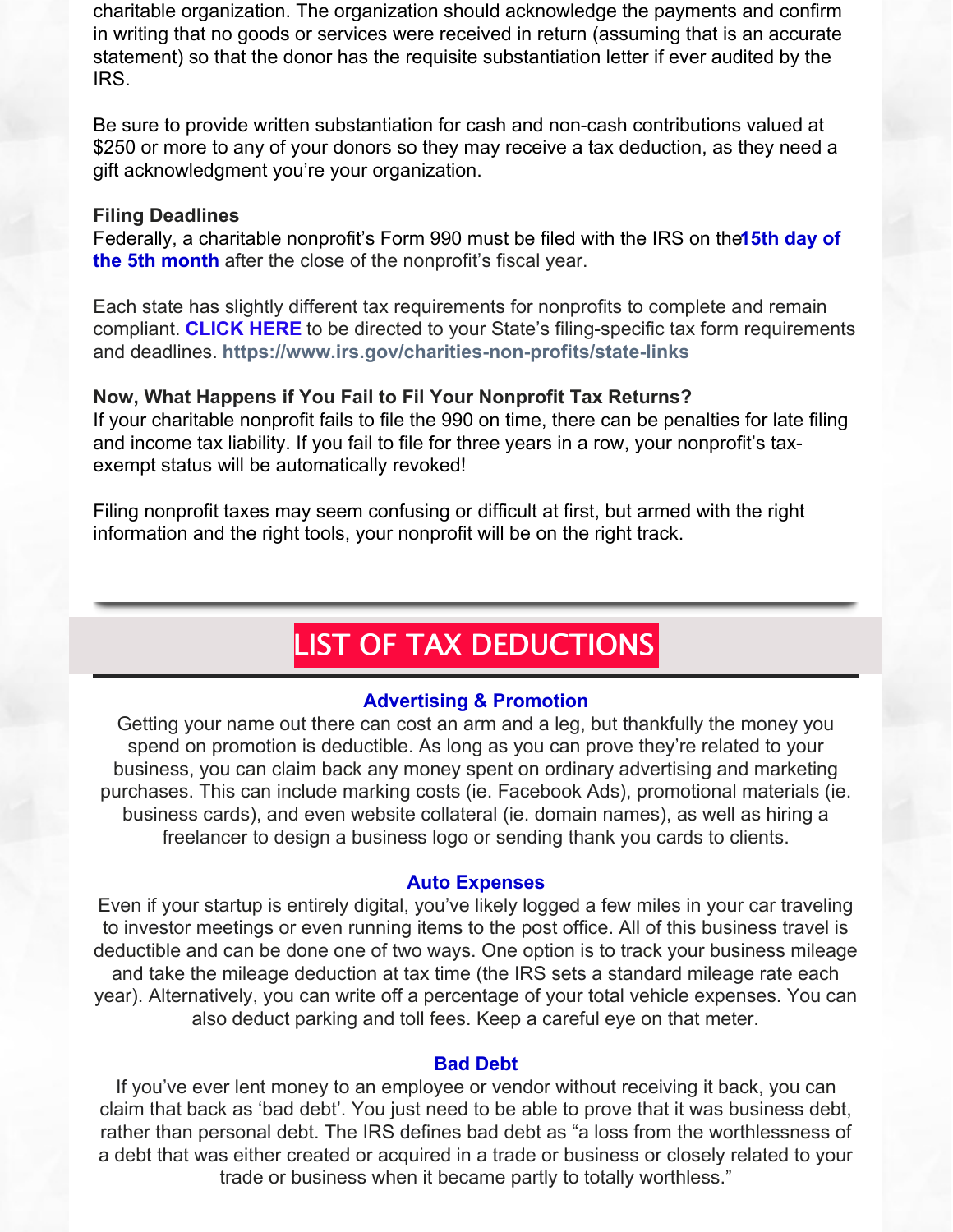The following are examples of business bad debts (if previously included in income):

- Loans to clients, suppliers, distributors, and employees.
- Credit sales to customers.
- Business loan guarantees.

#### **Bank Fees**

Whether it's bank fees, credit card fees, or loan fees, any of the extra charges associated with your business bank account and business loans are deductible.

## **Business Entertainment**

Entertaining clients with meals and events? This, too, can be deducted if necessary to your business. Note that most meal costs are only deductible up to 50%. But certain types of meals, such as a meal provided at an office party, are 100% deductible. Be sure to save your receipts and note the business purpose of the meal in order to maximize this deduction.

#### **Cost of Goods Sold (COGS)**

Cost of Goods Sold is an expense that you incur as a seller in the process of manufacturing or selling an item. In the case of tech startups, what's being sold is usually virtual. In this case, COGS is directly related to the application or product you're selling, rather than your operational costs. For instance, COGS could include software hosting costs.

## **Charitable Contributions**

Any cash or in-kind donations made to charity are tax-deductible as long as the organization is categorized as a **501(c)(3) [non-profit](https://www.501c3.org/what-is-a-501c3/)**. In most cases, charities will provide you with a receipt so that you can write off the donation.

#### **Commissions**

If you're paying an affiliate or partner to promote your product or service, you can write off these commissions.

#### **Education**

Tech startups are known for their love of ongoing learning and training. Luckily, any reference materials (ie. books) or training programs (ie. online courses), are deductible expenses. This is true for both you and your employees, as long as the training is workrelated.

## **Equipment Purchases**

Equipment purchases is an obvious deduction that most startup founders know about. However, it is important to note that depending on the cost, the equipment will either be taken as an expense and written off in one tax year, or it will be taken as an asset and depreciated over several years. The depreciation method is used to allocate the cost of an asset over the lifetime of that asset. For instance, if you purchase a \$4,000 laptop and plan to use it for four years, the computer would depreciate \$1,000 per year. Therefore, you can claim that \$1,000 depreciation expense each year on your taxes.

If you're in your first year of running your business, you'll likely purchase a lot of equipment. In this case, it's best to speak to an accountant to know how to properly handle these kinds of startup tax deductions.

#### **Events**

Whether you host regular public events or you've simply held a few internal parties, many of the expenses related to those business events can be written off. This includes catering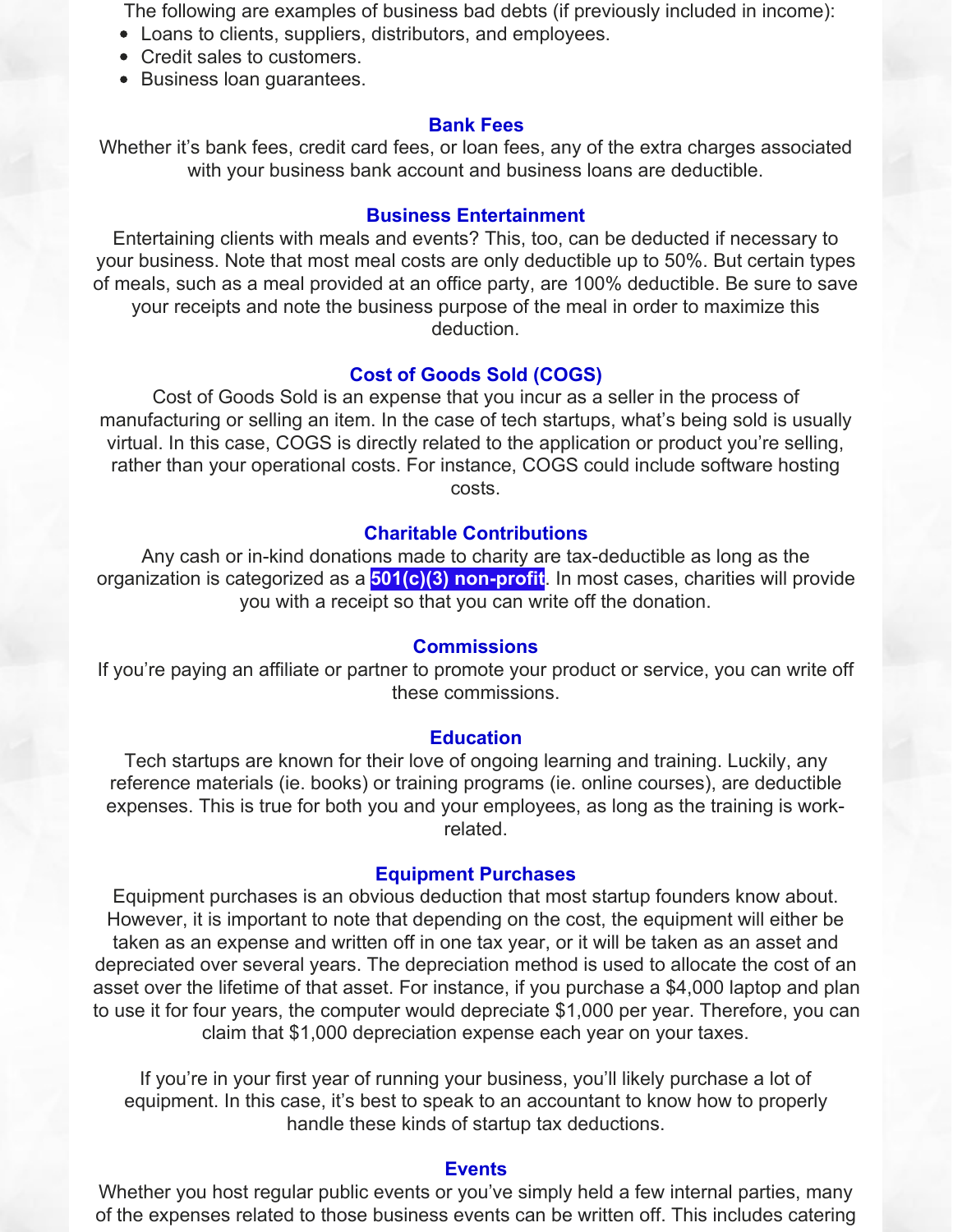fees, venue rentals, and entertainment costs such as hiring a speaker.

## **Furniture & Decor**

Even if your office is fairly bare-bones, you'll still need a couple of key pieces of furniture for day-to-day operations. Just like equipment, furniture pieces such as chairs, desks, and whiteboards, can be written off as an expense or taken as a depreciating asset.

#### **Gifts**

If you sent gifts to your employees, customers, or affiliates, you can deduct up to \$25 per recipient per year. This means that if you reward your top salesperson with a \$50 gift card, you can deduct \$25 of that cost.

## **Home Office Deductions**

If you're an early-stage start-up, you may not have a dedicated office space yet. As a result, you probably spend a lot of time working out of your home. If this is your situation, there are two key deductions you'll want to pay attention to.

If you are primarily working out of your home, you can take advantage of the home office deduction as long as you meet the **[criteria](https://www.irs.gov/businesses/small-businesses-self-employed/home-office-deduction)** laid out by the IRS. First of all, you must be using a space in your home that is exclusively reserved for business purposes—it can't double as your living room. The home office space must also be used regularly for business purposes and not just an occasional conference call.

If your home office meets the above criteria, you'll need to divide your home office square footage by the full square footage of your home to get the deductible percentage of your home expenses. You can then write off a percentage of your rent or mortgage, your renters' or homeowners' insurance, your utilities, and any repairs to your home office.

#### **Independent/Subcontractors**

If you hire a contractor to perform a service such as programming or graphic design, you may be eligible to claim fees of \$600 or more.

Do you use independent contractors or freelancers as a part of your labor force? The cost of hiring contracted labor is fully tax-deductible. Note that you must issue form MISC-1099 to any contract worker receiving \$600 0r more from you in a given tax year. If the employee is being paid via credit card or PayPal, the payment processor must issue the worker form 1099-K.

#### **Insurance**

You've likely invested in some kind of insurance to protect your startup. You can write off the cost if the insurance is for general liability coverage, commercial property insurance, cyber liability insurance, or loss-of-income insurance.

Most businesses will take out some form of insurance. The cost of the business owner's health insurance, business continuation insurance, and the business owner's policy is all 100% deductible. Other types of deductible insurance policies include property insurance, liability coverage, malpractice insurance, workers' compensation costs, auto insurance, business-provided employee life insurance, and business interruption insurance.

Note that with health insurance, a small business may also qualify for up to a 50% tax credit under the qualified small employer health reimbursement arrangement (QSEHRA).

#### **Interest Expenses**

If you borrowed money to get your business up and running, you can write off the finance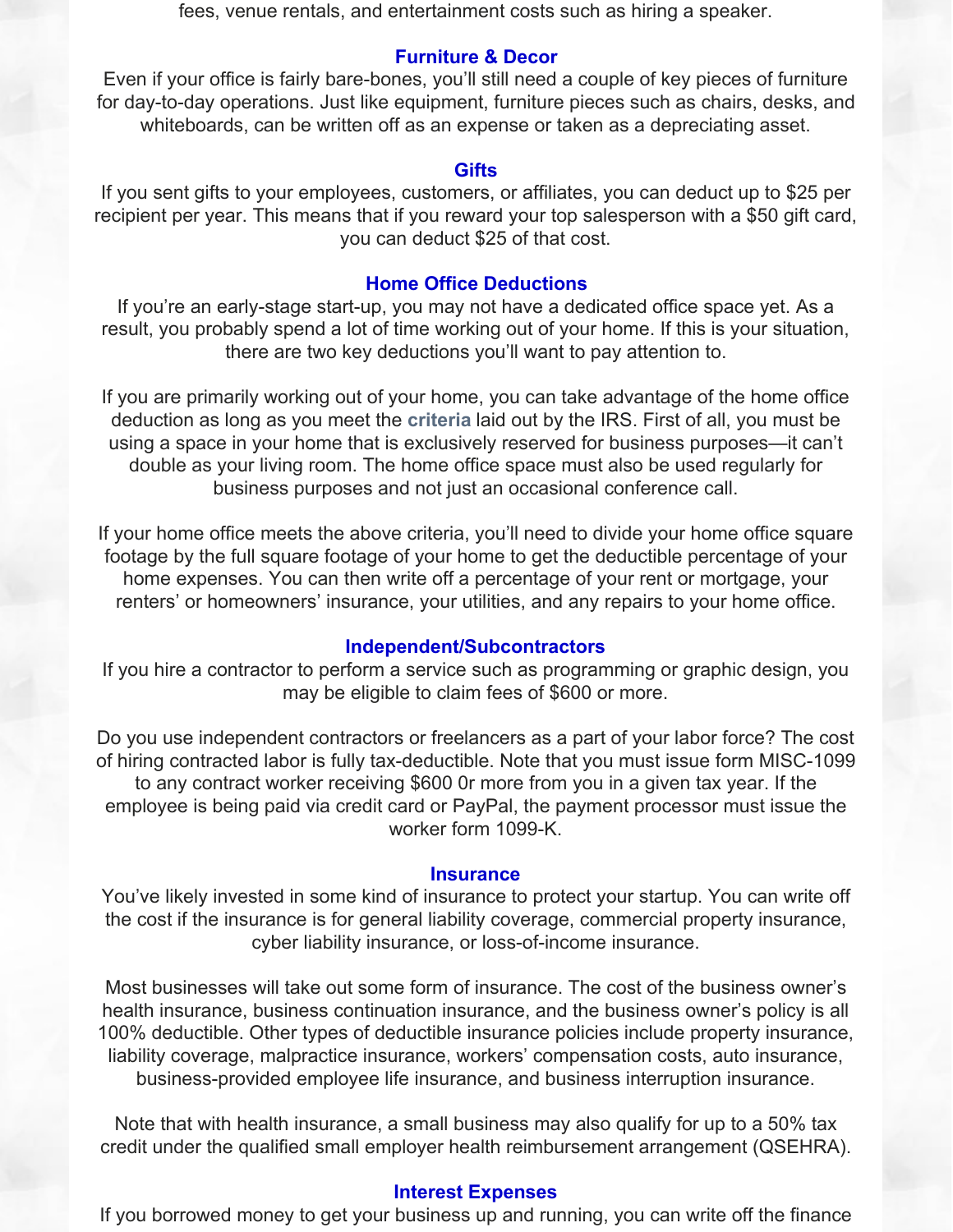charges and business loan interest. If you have a small-business loan, you'll make interest payments on what you're borrowing from the lender. Those interest payments are usually fully tax-deductible as long as the loan is used to cover business expenses. To claim this deduction, the business owner must be legally liable for the debt, and the business owner and the lender must have a "debtor/creditor" relationship. In other words, the loan must be through a traditional lender, and not a friend or family member.

## **Internet**

If you spend a lot of time working online from home, you can write off a percentage of your home internet bill. This percentage is based on how much internet is used for personal use versus business use.

#### **Inventory**

Some inventory-based businesses will manufacture products or purchase them for resale. If this is your business model, you can deduct the cost of your inventory or the cost of the goods you sell. You generally must value inventory at the beginning and end of each tax year to determine your cost of goods sold.

The following are types of expenses that go into figuring the cost of goods sold:

- The cost of products or raw materials, including freight.
- Storage.
- Direct labor costs (including contributions to pensions or annuity plans) for workers who produce the products.
- Factory overhead.

## **Leasehold Improvements**

If you've made improvements to your commercial space, you can write off the costs of those renovations—as long as the improvement is attached to your business property. For instance, if you install a portable bookshelf, that's not a leasehold improvement. However, if you install built-in cabinets, paint the walls, put carpet down, or have the plumbing fixed, all of this is deductible. And just like equipment and furniture, leasehold improvements can be expensed in one tax year or taken as a depreciating asset.

## **Licenses & Permits**

One thing you've likely noticed as an entrepreneur is the number of licenses and permits required to get your business up an running. Whether it's a general business license or a health department permit, keep track of the costs and fees associated with each so that you can deduct them during tax time.

#### **Marchant Processing Fees**

Much like bank fees, many of the fees associated with processing credit cards are deductible. This can include fees incurred using services such as PayPal, Stripe, Square, and others.

#### **Meals**

While the above deductions are relatively straightforward, meals are where startup tax deductions begin to get a little bit complicated. Since the **Tax Cuts and [Jobs](https://www.irs.gov/pub/irs-pdf/p5318.pdf) Act** (TCJA) was signed into law on December 22nd, 2017, writing off meals has become the subject of much debate. In most cases, it appears that meals consumed with employees, while traveling, during work shifts, or with business clients, are 50% deductible. However, there are some grey areas, which is why it is best to check with an accountant before claiming any meal deductions.

It is also important to note that you can no longer write off the cost of entertaining a client.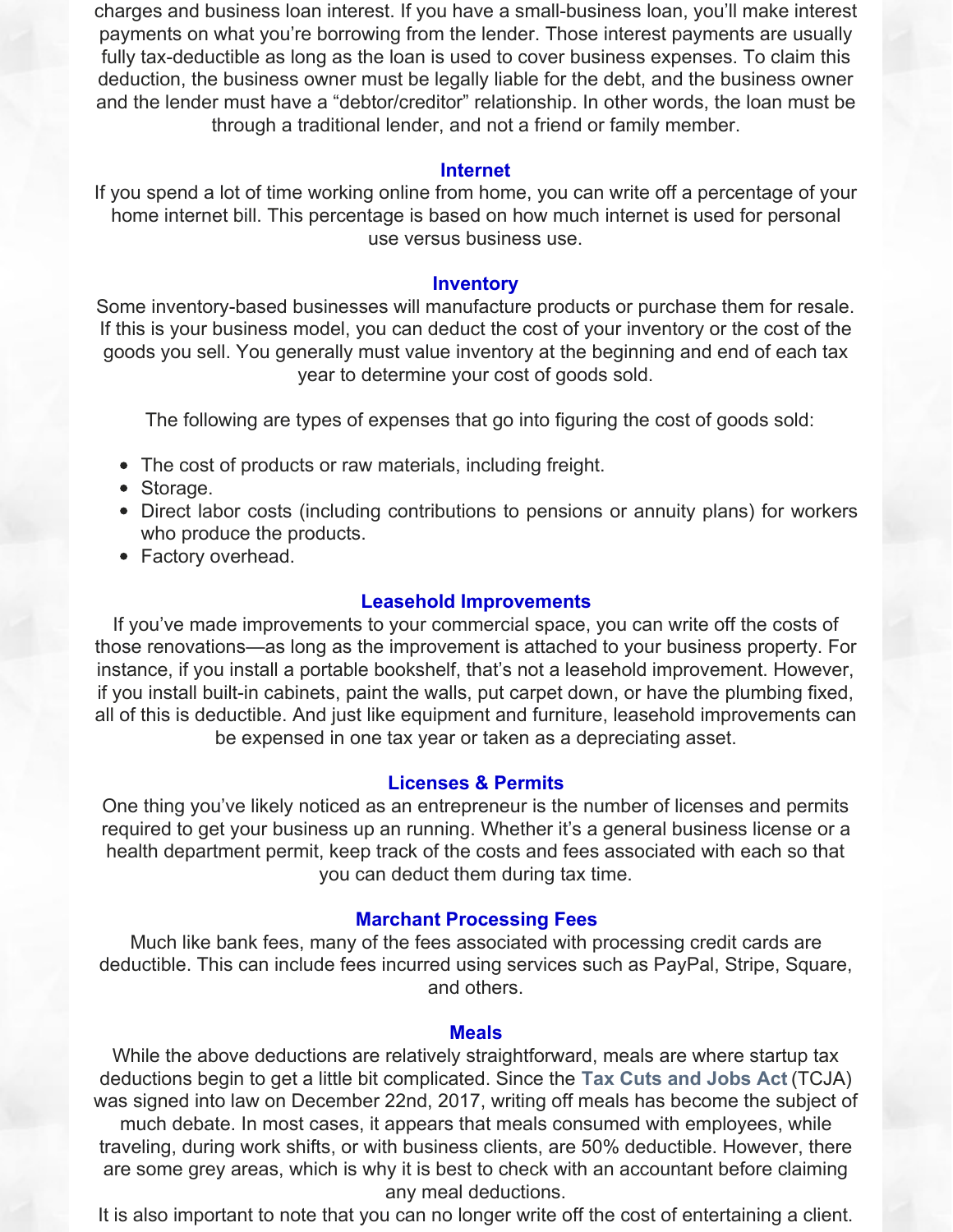This means no more meetings at concerts or sports games unless you're willing to take on the cost yourself.

# **Office Expenses**

Beyond furniture and equipment, there are a number of other office expenses you can deduct. For instance, you can deduct any ongoing software subscriptions for things like project management or accounting. You can also deduct basic office supplies such as pens, paper, printer ink, etc.. Paper, boxes, pens, staples… may be small, but they all cost money (which you can deduct from your taxes). Office furniture is also considered a type of office supplies, and can, therefore, be deducted just as you would deduct printer paper or cleaning products.

## **Payroll Expenses**

There are a number of expenses related to running your company payroll that you can write off. Deductions include payroll service fees paid to the provider you use, workers' comp insurance, and local, state, and federal payroll taxes.

# **Professional Fees Legal and Professional Fees**

If you ever need to hire a legal or accounting professional for your business, you can deduct 100% of their fees.

Any legal or professional consultations (ie. with an accountant) for your business are deductible.

## **Research & Development (R&D)**

Innovation isn't cheap, but it's necessary for most startups to develop their product or technology. Fortunately, the **R&D tax [credit](https://www.irs.gov/pub/irs-pdf/i6765.pdf)** allows you to offset some of the costs associated with your R&D process. However, it's not as straightforward as you might think. In some cases, you can treat R&D costs as business expenses and deduct them in one tax year. You can also amortize your R&D costs and deduct the expenses over several years. In order to determine how to best write off your R&D costs, it's best to consult with an accountant.

## **Rent**

Whether you're renting a dedicated office space or your company operates out of a shared co-working space, your rent is deductible.

### **Rent and Depreciation on Equipment and Machinery**

If you lease equipment or machinery for your business you can fully deduct these costs. This can be anything from printers and copiers, to vans and trucks. You can also claim depreciation on equipment and machinery. However, these costs must be deducted over several years. In order to do this, you must claim a Section 179 deduction, which allows business owners to deduct up to \$1,020,000 from new or used property in service during the tax year.

If you own your home, you can claim a portion of your house insurance, property taxes, and mortgage interest, although you cannot claim the mortgage payments. If you rent your residence, you can claim a portion of the rent you pay.

If you use a specific room for business purposes, such as a home office, you can take the area of your workspace and divide it by the total area of your house.

For instance, suppose you have a home office that is 10 x 10 feet in a house that's 1,800 square feet. Then, the allowable portion of business-use-of-home expenses would be: 100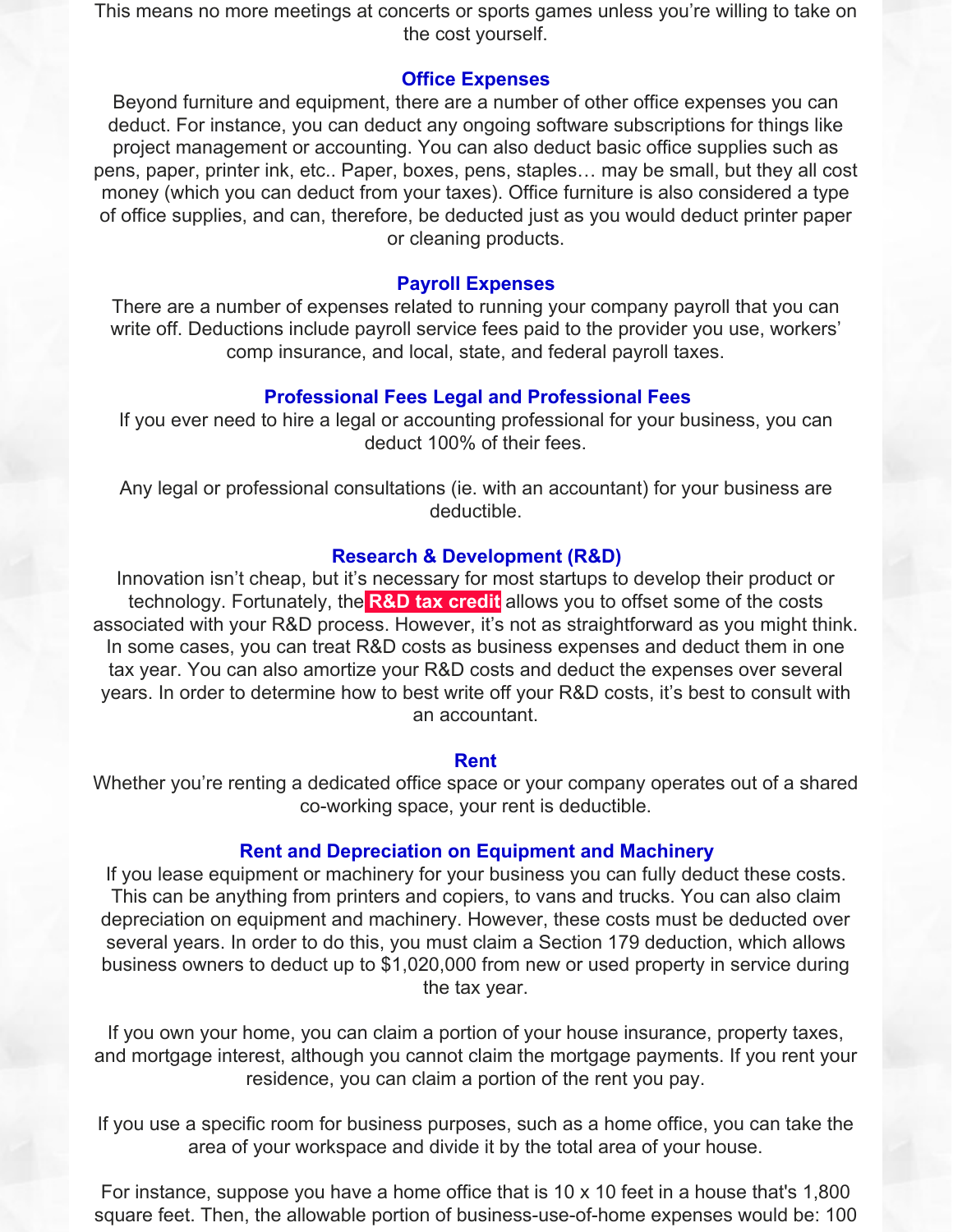divided by  $1,800 = 5\%$ . The personal use portion would be = 95%.

### **Repairs & Maintenance**

Just like rent, any ongoing maintenance for your office space (ie. janitorial services) is deductible.

## **Salaries & Benefits**

In general, your employee wages are fully deductible. This includes bonuses and commissions. Employee gifts are 100% deductible up to \$25 per year, per employee, according to IRS Publication 463. However, this deduction does not apply to sole proprietors, partners, and LLC members, because these individuals are not considered employees.

You can also deduct certain employee benefit programs, like insurance, education assistance, dependent care assistance, life insurance adoption assistance, or qualified retirement plan accounts. For self-employed individuals, contributions to their own retirement plans are personal deductions claimed on Form 1040. The amounts you are able to claim will likely be in relation to the size of your company and your total earnings.

#### **Software Subscription**

If you've bought or downloaded software for your business, this can be deducted. These types of expenses can be claimed under "Other Common Business Expenses>Other Miscellaneous Expenses" on your Schedule C tax form

#### **Taxes**

As strange as it sounds, the taxes you incur from just running your business are deductible. These taxes might be federal, state, and local income, real estate, or sales taxes. Your employer taxes, such as the employer share of FICA, FUTA, and state unemployment taxes, are also fully deductible.

## **Telephone & Communications**

The cost of a landline telephone or VoIP service for your office is deductible.

#### **Travel**

As long as your trip has a business purpose, you can write off most travel expenses. This means you can deduct airfare, ground transportation, and lodging. If you're frequently on the go, you should definitely look into deducting your travel expenses. For a business expense to qualify as travel, it must be away from the city or area in which you conduct business. You must also be away from your tax home for longer than a full workday. Types of deductible travel expenses include airfare, tolls, taxis, and lodging.

#### **Utilities**

Any utility bills for your office are deductible. This includes utilities such as heat, water, garbage, security systems, internet, etc.

While the above list is not completely exhaustive, it should provide you with a much better understanding of the tax deductions that you can take advantage of. Of course, it's important to keep in mind that a deductible expense is only good if you can actually prove that you spent money on what you said you did. In other words, careful record-keeping is paramount when it comes to backing up those claims and keeping the IRS happy.

Still have questions, don't hesitate to call or email me.